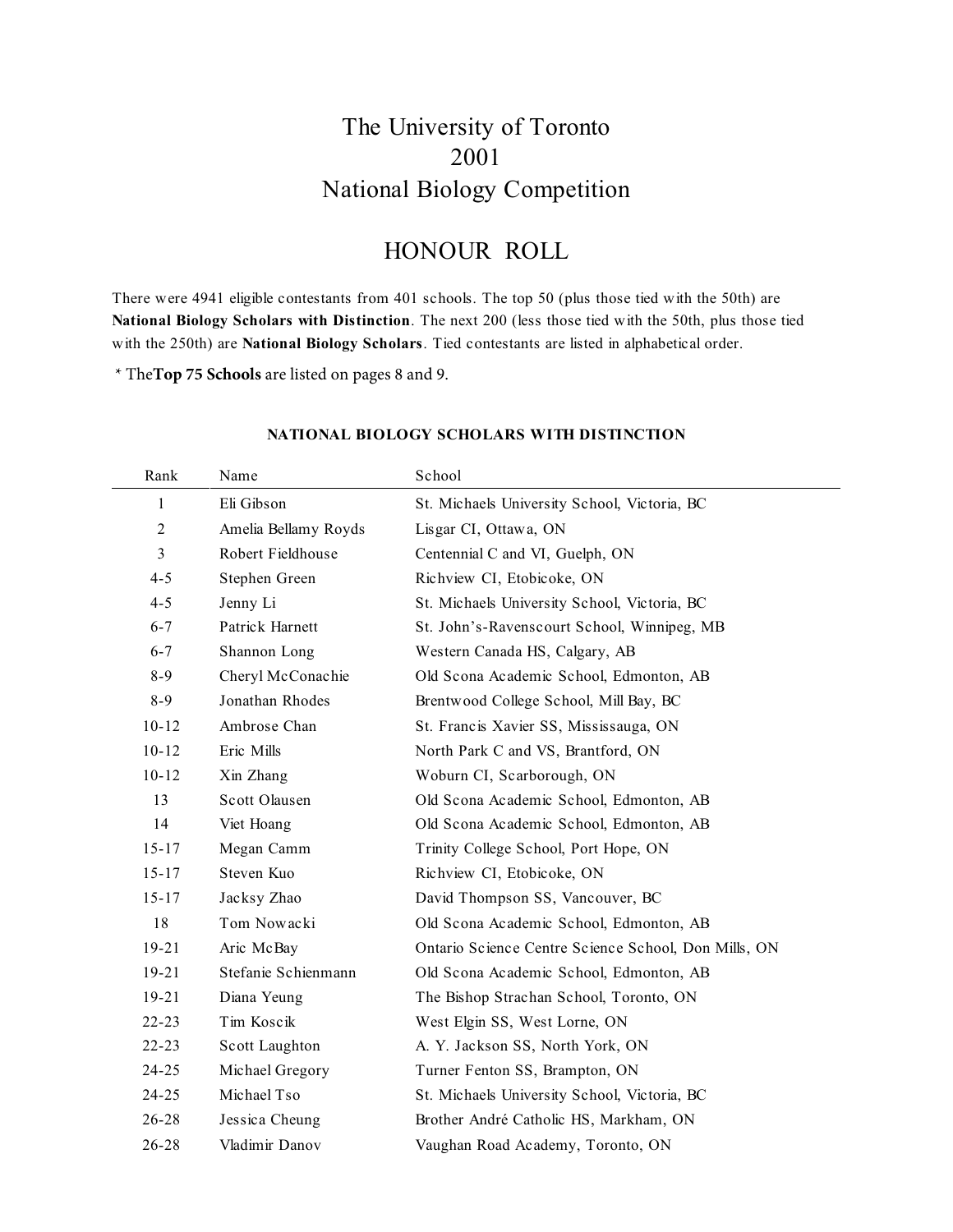| $26 - 28$ | Josh Eisen         | Thornlea SS, Thornhill, ON                   |
|-----------|--------------------|----------------------------------------------|
| 29-34     | Jane Cho           | Thornlea SS, Thornhill, ON                   |
| 29-34     | Peter Czaplinski   | St. John's-Ravenscourt School, Winnipeg, MB  |
| 29-34     | Angela Keuling     | Old Scona Academic School, Edmonton, AB      |
| 29-34     | David Reichert     | Brentwood College School, Mill Bay, BC       |
| 29-34     | Andrew Turner      | Bishop Carroll HS, Calgary, AB               |
| 29-34     | Paul Zakus         | St. Michaels University School, Victoria, BC |
| $35 - 37$ | John Klymko        | Resurrection Catholic SS, Kitchener, ON      |
| $35 - 37$ | John Nguyen        | Father Lacombe HS, Calgary, AB               |
| $35 - 37$ | Justin Wise        | Salisbury Composite HS, Sherwood Park, AB    |
| 38-45     | Philip Allan       | Robert F. Hall Catholic SS, Caledon East, ON |
| 38-45     | Susan Green        | St. Michaels University School, Victoria, BC |
| 38-45     | Sam Leung          | St. George's School, Vancouver, BC           |
| 38-45     | Brandon Ma         | Vancouver Technical SS, Vancouver, BC        |
| 38-45     | Michaela Noveva    | Don Bosco Catholic SS, Toronto, ON           |
| 38-45     | Greg Priaro        | Dr. E. P. Scarlett HS, Calgary, AB           |
| 38-45     | Kharah Ross        | Western Canada HS, Calgary, AB               |
| 38-45     | Andrea Vollenwyder | Frontenac SS, Kingston, ON                   |
| 46-47     | Matthew Mohan      | De La Salle College, Toronto, ON             |
| 46-47     | Travis Murdoch     | Salisbury Composite HS, Sherwood Park, AB    |
| 48-49     | John Hodgkin       | Lisgar CI, Ottawa, ON                        |
| 48-49     | Amy Lin            | Stephen Leacock CI, Scarborough, ON          |
| $50 - 55$ | Chris Kloosterman  | Brentwood College School, Mill Bay, BC       |
| $50 - 55$ | Ian McNamara       | St. Charles College, Sudbury, ON             |
| $50 - 55$ | Carl Shulman       | University of Toronto Schools, Toronto, ON   |
| $50 - 55$ | Alex Speers Roesch | University of Toronto Schools, Toronto, ON   |
| $50 - 55$ | Anthony Tam        | Crescent School, Willowdale, ON              |
| 50-55     | Karen Wong         | Southwood SS, Cambridge, ON                  |

#### **NATIONAL BIOLOGY SCHOLARS**

| Rank  | Name            | School                                       |
|-------|-----------------|----------------------------------------------|
| 56-59 | Christopher Gee | Old Scona Academic School, Edmonton, AB      |
| 56-59 | Kimberley Mak   | University of Toronto Schools, Toronto, ON   |
| 56-59 | Kevin Mutch     | Grant Park HS, Winnipeg, MB                  |
| 56-59 | Drew Robson     | St. Michaels University School, Victoria, BC |
| 60-64 | Dante Abbey     | Le Collège Français, Toronto, ON             |
| 60-64 | Jenny Li        | Yale SS, Abbotsford, BC                      |
| 60-64 | Michelle Lin    | Thornlea SS, Thornhill, ON                   |
| 60-64 | Farhad Peerani  | Salisbury Composite HS, Sherwood Park, AB    |
| 60-64 | George Yuan     | Lisgar CI, Ottawa, ON                        |
| 65-70 | Michelle Liu    | Brother André Catholic HS, Markham, ON       |
| 65-70 | Sarah Munroe    | Bradford DHS, Bradford, ON                   |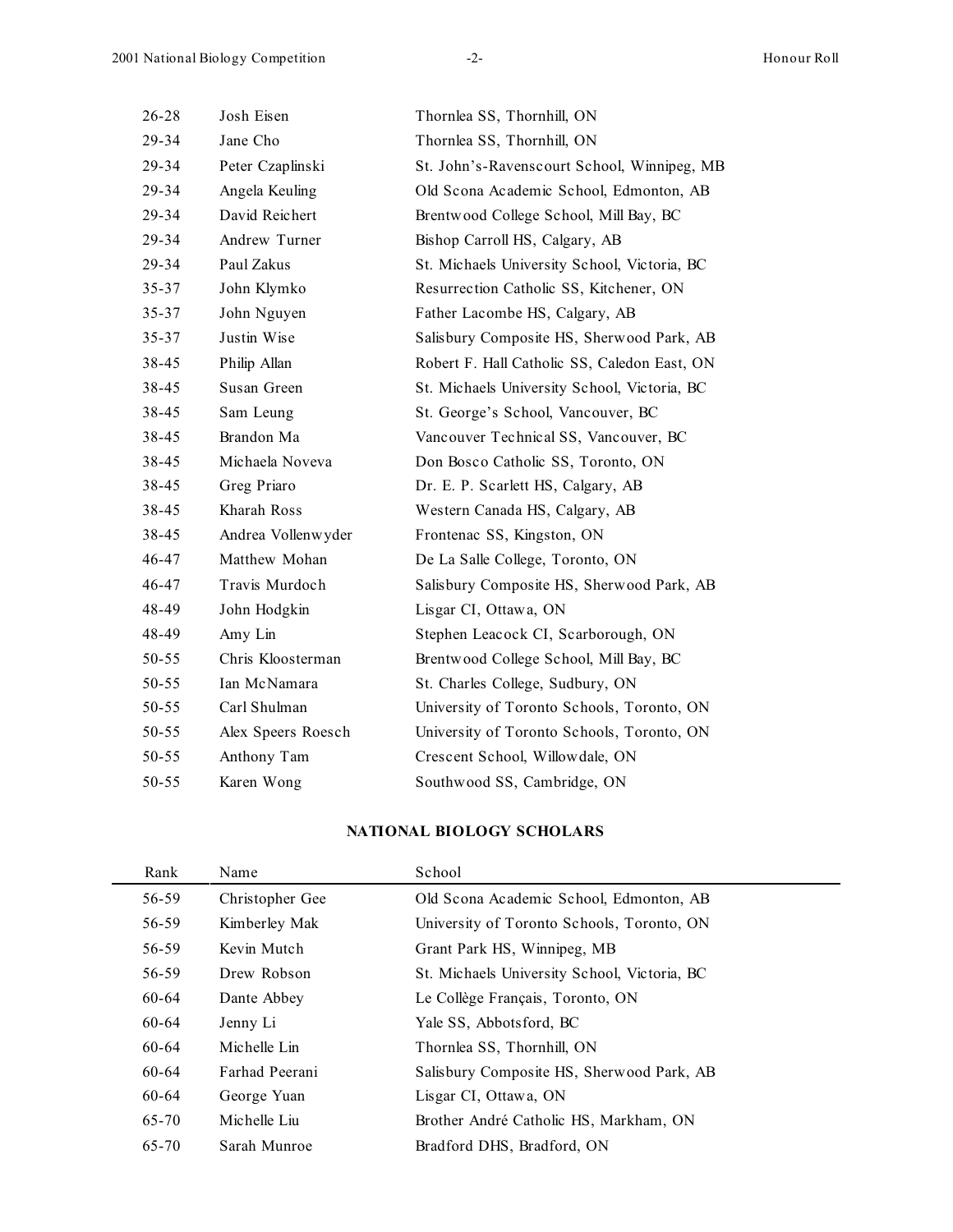| 65-70   | David Riendl      | Dover Bay SS, Nanaimo, BC                       |
|---------|-------------------|-------------------------------------------------|
| 65-70   | Melanie Sproule   | Old Scona Academic School, Edmonton, AB         |
| 65-70   | Joey Turner       | Ridley College, St. Catharines, ON              |
| 65-70   | Andrew Whitehead  | St. Mark HS, Manotick, ON                       |
| 71-78   | Wesley Heaslip    | Lindsay C and VI, Lindsay, ON                   |
| 71-78   | Jaideep Kanungo   | Harry Ainlay HS, Edmonton, AB                   |
| 71-78   | Danica Lam        | Don Mills CI, Don Mills, ON                     |
| 71-78   | David McKay       | Iroquois Ridge HS, Oakville, ON                 |
| 71-78   | Kim Paulson       | Old Scona Academic School, Edmonton, AB         |
| 71-78   | Mark Pryjma       | Exeter HS, Ajax, ON                             |
| 71-78   | Allen Siu         | A. Y. Jackson SS, North York, ON                |
| 71-78   | Ashley Taylor     | Trinity College School, Port Hope, ON           |
| 79-89   | Niall Filewod     | Ashbury College, Ottawa, ON                     |
| 79-89   | Maryna Gorelik    | Sir Robert Borden HS, Nepean, ON                |
| 79-89   | Thibaud Henin     | Lisgar CI, Ottawa, ON                           |
| 79-89   | Christos Klement  | Le Collège Français, Toronto, ON                |
| 79-89   | Wilson Lam        | Brother André Catholic HS, Markham, ON          |
| 79-89   | David Owen        | Lisgar CI, Ottawa, ON                           |
| 79-89   | Dennis Wei        | University of Toronto Schools, Toronto, ON      |
| 79-89   | Aaron Wong        | Steveston SS, Richmond, BC                      |
| 79-89   | Neil Woody        | Humberside CI, Toronto, ON                      |
| 79-89   | Florence Wu       | A. Y. Jackson SS, North York, ON                |
| 79-89   | Angela Yao        | Old Scona Academic School, Edmonton, AB         |
| 90-101  | Matthew Chin      | Thornlea SS, Thornhill, ON                      |
| 90-101  | Cameron Choi      | Brentwood College School, Mill Bay, BC          |
| 90-101  | Evangeline Cinco  | Cardinal Newman HS, Scarborough, ON             |
| 90-101  | Erik Fogal        | Georgetown DHS, Georgetown, ON                  |
| 90-101  | Stephanie Gora    | St. Thomas More Catholic HS, Hamilton, ON       |
| 90-101  | Andrew Hoo        | Chippewa SS, North Bay, ON                      |
| 90-101  | Vicki Hsieh       | St. Michaels University School, Victoria, BC    |
| 90-101  | Adrienne Quane    | Colonel By Secondary School, Gloucester, ON     |
| 90-101  | Rajiv Thavanathan | Holy Heart of Mary HS, St. John's, NF           |
| 90-101  | Sadie Tucker      | Vancouver Technical SS, Vancouver, BC           |
| 90-101  | David Tulumello   | Notre Dame College School, Welland, ON          |
| 90-101  | Yves Wang         | Northern SS, Toronto, ON                        |
| 102-108 | Jag Chadha        | Glenforest SS, Mississauga, ON                  |
| 102-108 | Paul Grouchy      | Le Collège Français, Toronto, ON                |
| 102-108 | Smita Joshi       | Ridley College, St. Catharines, ON              |
| 102-108 | Megan MacDonald   | Old Scona Academic School, Edmonton, AB         |
| 102-108 | Matthew Runnalls  | Ashbury College, Ottawa, ON                     |
| 102-108 | Sergei Taguer     | Earl of March SS, Kanata, ON                    |
| 102-108 | Justin Woodward   | Brentwood College School, Mill Bay, BC          |
| 109-117 | Raymond Balec     | Sir Winston Churchill C and VI, Thunder Bay, ON |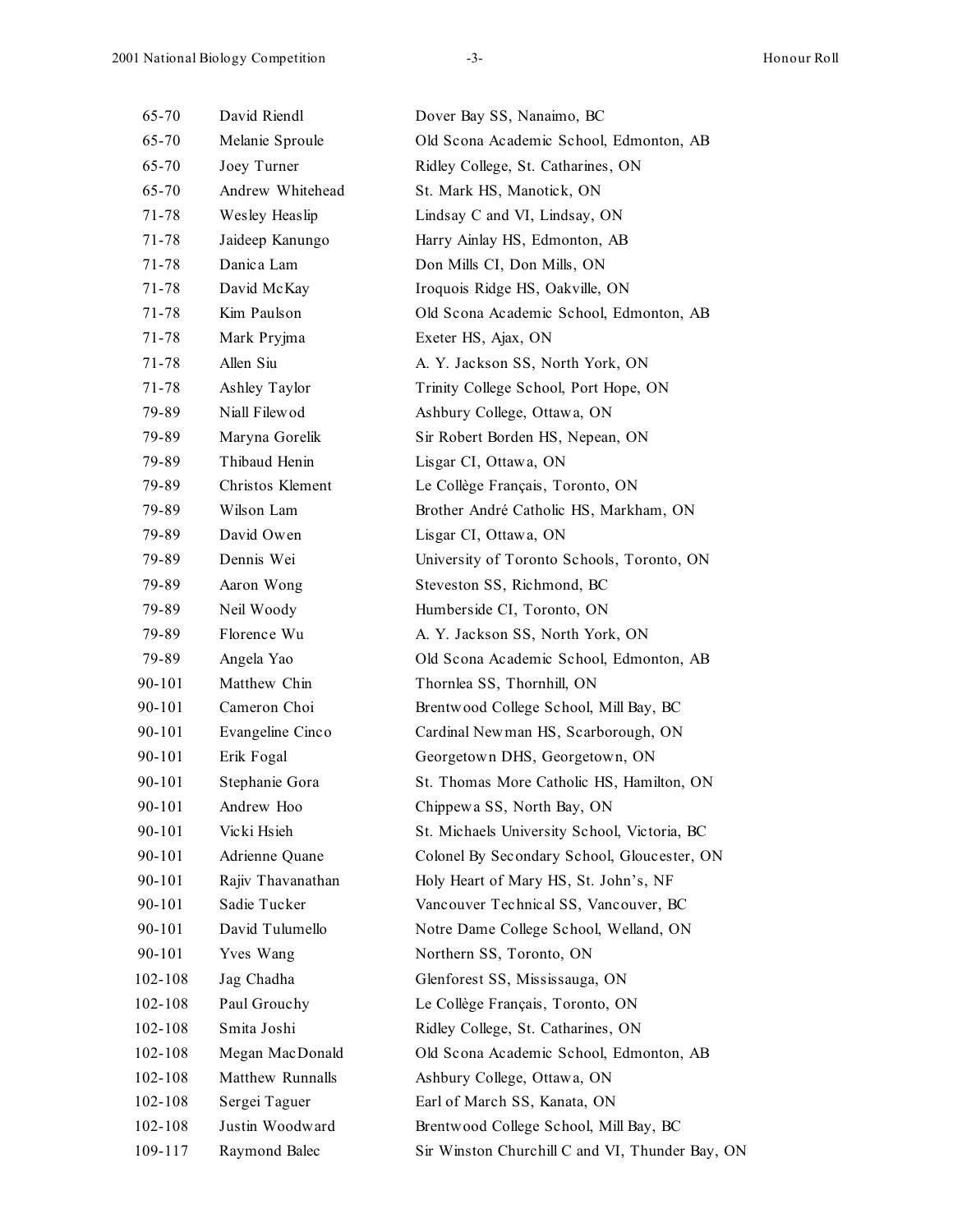| 109-117 | Jonathan Cheng        | St. Andrew's College, Aurora, ON                 |
|---------|-----------------------|--------------------------------------------------|
| 109-117 | Deepti Damaraju       | Harry Ainlay HS, Edmonton, AB                    |
| 109-117 | Saho Fukushima        | Trinity College School, Port Hope, ON            |
| 109-117 | Ling Guo              | York Memorial CI, Scarborough, ON                |
| 109-117 | Justin Lee            | St. Michael's College School, Toronto, ON        |
| 109-117 | Kate Pengelly         | Cawthra Park SS, Mississauga, ON                 |
| 109-117 | Guillaume Poliquin    | Don Mills CI, Don Mills, ON                      |
| 109-117 | Witold Redel          | Philip Pocock Catholic SS, Mississauga, ON       |
| 118-129 | Nicole Barker         | Unionville HS, Unionville, ON                    |
| 118-129 | Meghan Braatz         | Memorial Composite HS, Stony Plain, AB           |
| 118-129 | Arzie Chant           | Paris DHS, Paris, ON                             |
| 118-129 | Anthony Chen          | Father Michael McGivney Catholic HS, Markham, ON |
| 118-129 | Ricky Cheng           | John Fraser SS, Mississauga, ON                  |
| 118-129 | Erin Dann             | Dr E P Scarlett HS, Calgary, AB                  |
| 118-129 | Kelly Farrah          | John McCrae SS, Nepean, ON                       |
| 118-129 | Amin Kay              | Philip Pocock Catholic SS, Mississauga, ON       |
| 118-129 | Dave Paskar           | Lorne Park SS, Mississauga, ON                   |
| 118-129 | Gary Seto             | Western Canada HS, Calgary, AB                   |
| 118-129 | Alan Theng            | St. George's School, Vancouver, BC               |
| 118-129 | Karen Zhou            | Bloor CI, Toronto, ON                            |
| 130-141 | Matthew Baumann       | St. George's School, Vancouver, BC               |
| 130-141 | Ian Chan              | St. George's School, Vancouver, BC               |
| 130-141 | Alexander Chubaty     | Bishop Carroll HS, Calgary, AB                   |
| 130-141 | Adam Crossley         | Cardinal Carter Catholic HS, Aurora, ON          |
| 130-141 | Peng Lu               | Jarvis CI, Toronto, ON                           |
| 130-141 | Rory McLeod           | Turner Fenton SS, Brampton, ON                   |
| 130-141 | Jennifer Nafzager     | Guelph C and VI, Guelph, ON                      |
| 130-141 | Jarett Prouse         | Old Scona Academic School, Edmonton, AB          |
| 130-141 | Mike Rose             | Dr. E. P. Scarlett HS, Calgary, AB               |
| 130-141 | Mark Sloan            | Brentwood College School, Mill Bay, BC           |
| 130-141 | Jean Wan              | University of Toronto Schools, Toronto, ON       |
| 130-141 | Keith Wong            | G. S. Henry Academy, North York, ON              |
| 142-151 | James Allard          | Brentwood College School, Mill Bay, BC           |
| 142-151 | Lin Chen              | St. Michaels University School, Victoria, BC     |
| 142-151 | Patrick Chesnais      | Merivale HS, Nepean, ON                          |
| 142-151 | Melissa Graal         | Vancouver Technical SS, Vancouver, BC            |
| 142-151 | Andrew Martin         | St. Andrew's College, Aurora, ON                 |
| 142-151 | Fan Mo                | Lisgar CI, Ottawa, ON                            |
| 142-151 | Emils Muehlenbachs    | Harry Ainlay HS, Edmonton, AB                    |
| 142-151 | Jonathan Stolle       | St. Mary's Catholic SS, Hamilton, ON             |
| 142-151 | Courtney Tunnic liffe | Bell HS, Nepean, ON                              |
| 142-151 | Brahm Yachnin         | Lisgar CI, Ottawa, ON                            |
| 152-158 | John Calarco          | Father Bressani Catholic HS, Woodbridge, ON      |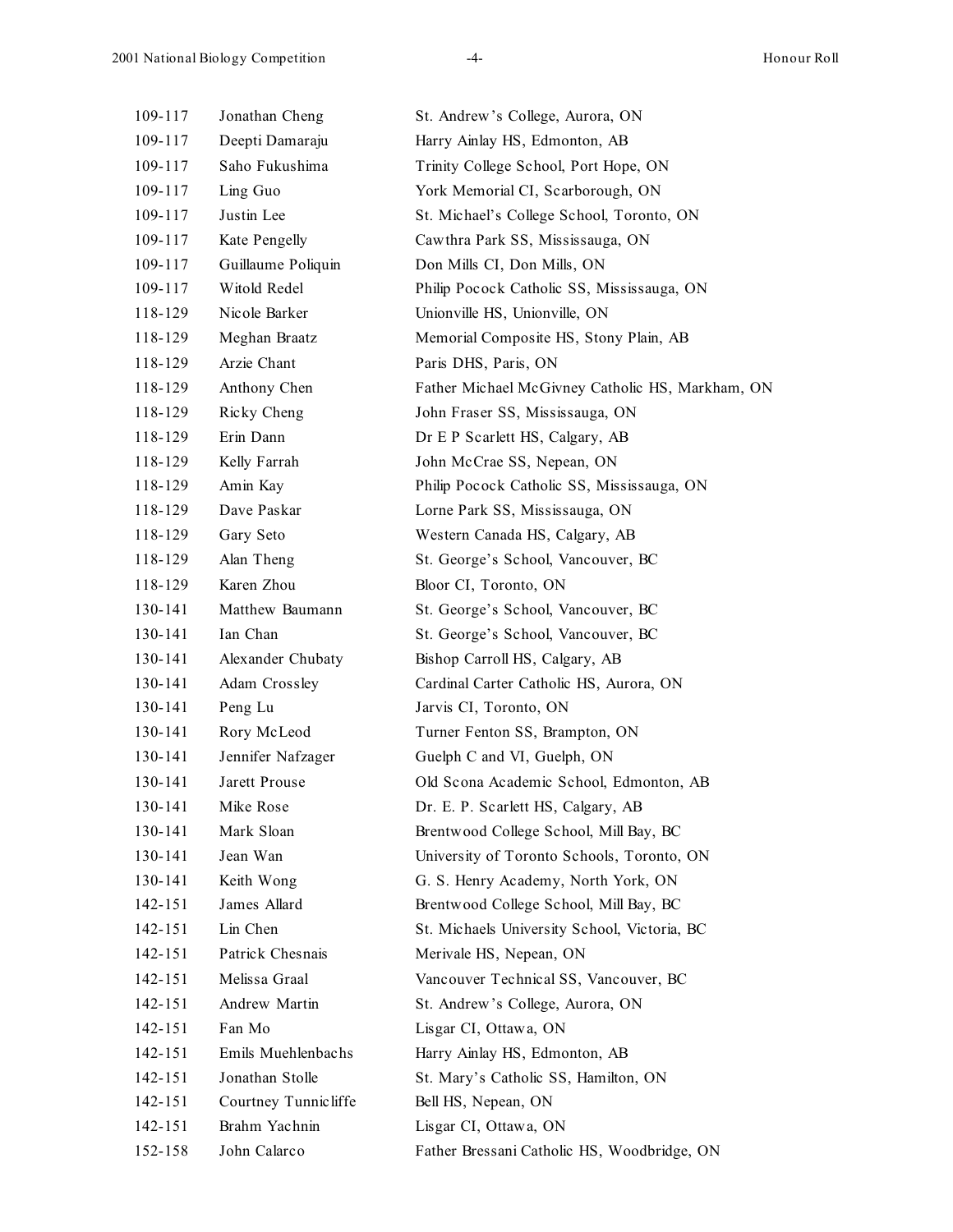| 152-158 | David Kim              | Richview CI, Etobicoke, ON                             |
|---------|------------------------|--------------------------------------------------------|
| 152-158 | Vanessa Marsan         | Trinity College School, Port Hope, ON                  |
| 152-158 | Kevin Ting             | St. George's School, Vancouver, BC                     |
| 152-158 | Josh Whitmore          | Lakefield DSS, Lakefield, ON                           |
| 152-158 | Taylor Zhou            | University of Toronto Schools, Toronto, ON             |
| 152-158 | Angela Zilke           | Springfield Collegiate, Oakbank, MB                    |
| 159-177 | Ian Bishop             | Albert College, Belleville, ON                         |
| 159-177 | Michael Blicker        | Crescent School, Willowdale, ON                        |
| 159-177 | Juliet Bowdidge        | Jarvis CI, Toronto, ON                                 |
| 159-177 | Jean Francois Caron    | St. Francis HS, Calgary, AB                            |
| 159-177 | Christian Cepeda       | St. Joseph SS, Mississauga, ON                         |
| 159-177 | Michael Galle          | St. Michael's College School, Toronto, ON              |
| 159-177 | Wilson Hong            | St. Michaels University School, Victoria, BC           |
| 159-177 | Idy Ko                 | H. J. Cambie SS, Richmond, BC                          |
| 159-177 | Anuradha Krishnamurthy | Middlefield CI, Markham, ON                            |
| 159-177 | Daniel Kusler          | Eagle Butte HS, Dunmore, AB                            |
| 159-177 | Teddy Lazongas         | Markham DHS, Markham, ON                               |
| 159-177 | Sophie Lee             | Sir Winston Churchill SS, Vancouver, BC                |
| 159-177 | Son Ly                 | Old Scona Academic School, Edmonton, AB                |
| 159-177 | Aly Merchant           | Woburn CI, Scarborough, ON                             |
| 159-177 | Cameron Mitchell       | Richmond Hill HS, Richmond Hill, ON                    |
| 159-177 | Eric Wagner            | Strathcona HS, Edmonton, AB                            |
| 159-177 | Qinghua Wang           | University of Toronto Schools, Toronto, ON             |
| 159-177 | Nick Wray              | St. Michaels University School, Victoria, BC           |
| 159-177 | Olivia Yeung           | Harry Ainlay HS, Edmonton, AB                          |
| 178-187 | Richard Butt           | Western Canada HS, Calgary, AB                         |
| 178-187 | Ryan Emmett            | Brother André Catholic HS, Markham, ON                 |
| 178-187 | Zuzanna Fabiszak       | Cawthra Park SS, Mississauga, ON                       |
| 178-187 | Stephen Mahaffey       | Dr. E. P. Scarlett HS, Calgary, AB                     |
| 178-187 | Alissa Mohammed        | Ridley College, St. Catharines, ON                     |
| 178-187 | Kristopher Morra       | Brother André Catholic HS, Markham, ON                 |
| 178-187 | Sharon Ohayon          | Old Scona Academic School, Edmonton, AB                |
| 178-187 | <b>Brad Richard</b>    | Centennial C and VI, Guelph, ON                        |
| 178-187 | Derek Schmidt          | Glenforest SS, Mississauga, ON                         |
| 178-187 | Peter Woo              | Vancouver Technical SS, Vancouver, BC                  |
| 188-199 | Debi Chakrabarty       | Ontario Science Centre Science School, Don Mills, ON   |
| 188-199 | Melissa Chan           | Yale SS, Abbotsford, BC                                |
| 188-199 | Elaine Cheng           | University of Toronto Schools, Toronto, ON             |
| 188-199 | Patrick Devine         | St. Ignatius of Loyola Roman Catholic SS, Oakville, ON |
| 188-199 | David Laughren         | Bishop Reding Roman Catholic SS, Milton, ON            |
| 188-199 | Ting Lin               | Vancouver Technical SS, Vancouver, BC                  |
| 188-199 | Andrew Paton           | The Woodlands SS, Mississauga, ON                      |
| 188-199 | Tom Philippson         | Brentwood College School, Mill Bay, BC                 |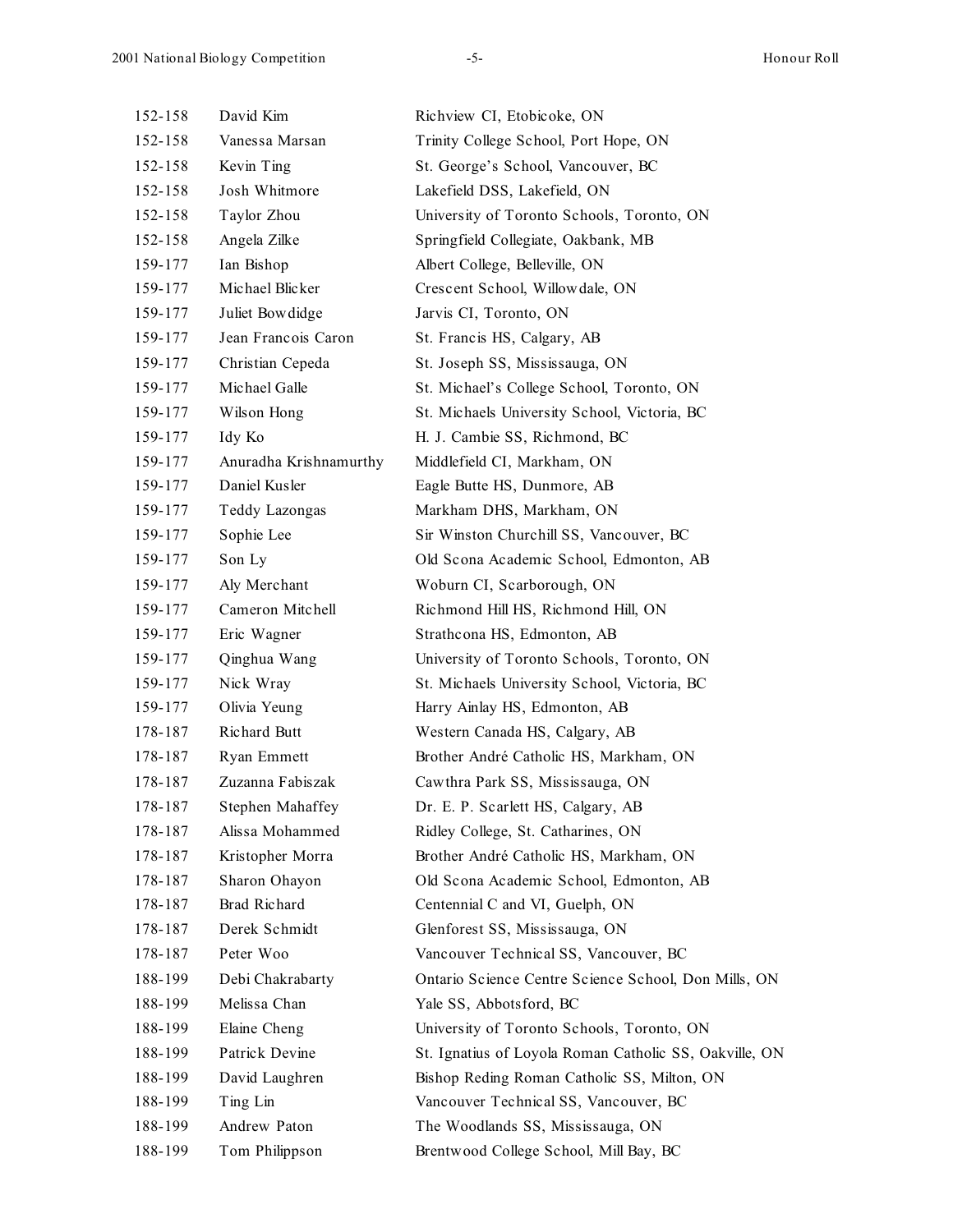| 188-199 | Nicole Sabet        | Lisgar CI, Ottawa, ON                              |
|---------|---------------------|----------------------------------------------------|
| 188-199 | Stephen Shapiro     | University of Toronto Schools, Toronto, ON         |
| 188-199 | Peter Usprech       | Thornlea SS, Thornhill, ON                         |
| 188-199 | Alexander Wong      | Agincourt CI, Toronto, ON                          |
| 200-211 | Felipe Allendes     | Humberside CI, Toronto, ON                         |
| 200-211 | Malcolm Howard      | Brentwood College School, Mill Bay, BC             |
| 200-211 | Alia Husain         | Turner Fenton SS, Brampton, ON                     |
| 200-211 | Victoria Lam        | Old Scona Academic School, Edmonton, AB            |
| 200-211 | Dylan MacKay        | Prince of Wales Collegiate, St. John's, NF         |
| 200-211 | Amber Robinson      | Perth and District CI, Perth, ON                   |
| 200-211 | Jessica Scharein    | Bishop Grandin High School, Calgary, AB            |
| 200-211 | Kristjan Spence     | Le Collège Français, Toronto, ON                   |
| 200-211 | Katharine Thurmeier | Bishop Carroll HS, Calgary, AB                     |
| 200-211 | Kendra Tombu        | St. Michaels University School, Victoria, BC       |
| 200-211 | Sean Wang           | North Toronto CI, Toronto, ON                      |
| 200-211 | Anthony Xu          | Woburn CI, Scarborough, ON                         |
| 212-227 | Hala Al Kufaishi    | Lorne Park SS, Mississauga, ON                     |
| 212-227 | Maria Bagovich      | Richview CI, Etobicoke, ON                         |
| 212-227 | Colin Berney        | Strathcona HS, Edmonton, AB                        |
| 212-227 | Virginia Chu        | Havergal College, Toronto, ON                      |
| 212-227 | Evan Cohen          | Community Hebrew Academy of Toronto, Downsview, ON |
| 212-227 | Lowell Henriques    | Dover Bay SS, Nanaimo, BC                          |
| 212-227 | Winnie Ho           | Glenforest SS, Mississauga, ON                     |
| 212-227 | Iain Kean           | Parkside HS, Dundas, ON                            |
| 212-227 | Chris Raghavan      | University of Toronto Schools, Toronto, ON         |
| 212-227 | Tarun Sabharwal     | Turner Fenton SS, Brampton, ON                     |
| 212-227 | Malika Sharma       | The Woodlands SS, Mississauga, ON                  |
| 212-227 | Ryan Snider         | Bradford DHS, Bradford, ON                         |
| 212-227 | Stjepan Soric       | St. Joseph SS, Mississauga, ON                     |
| 212-227 | James Tessaro       | Yale SS, Abbotsford, BC                            |
| 212-227 | Simon Turner        | Old Scona Academic School, Edmonton, AB            |
| 212-227 | David Wong          | Woburn CI, Scarborough, ON                         |
| 228-245 | Peter Allegretto    | Harry Ainlay HS, Edmonton, AB                      |
| 228-245 | Brian Bao           | Old Scona Academic School, Edmonton, AB            |
| 228-245 | Chris Denis         | Holy Trinity Catholic HS, Kanata, ON               |
| 228-245 | Alice Ho            | Middlefield CI, Markham, ON                        |
| 228-245 | Bijan Khanjari      | Sir Winston Churchill C and VI, Thunder Bay, ON    |
| 228-245 | Suneil Khanna       | Old Scona Academic School, Edmonton, AB            |
| 228-245 | Ann Leung           | Vincent Massey SS, Windsor, ON                     |
| 228-245 | Olivia MacLeod      | Guelph C and VI, Guelph, ON                        |
| 228-245 | Bryce Mulligan      | St. Charles College, Sudbury, ON                   |
| 228-245 | Krysta Murray       | Lorne Park SS, Mississauga, ON                     |
| 228-245 | San Nguyen          | Colonel By Secondary School, Gloucester, ON        |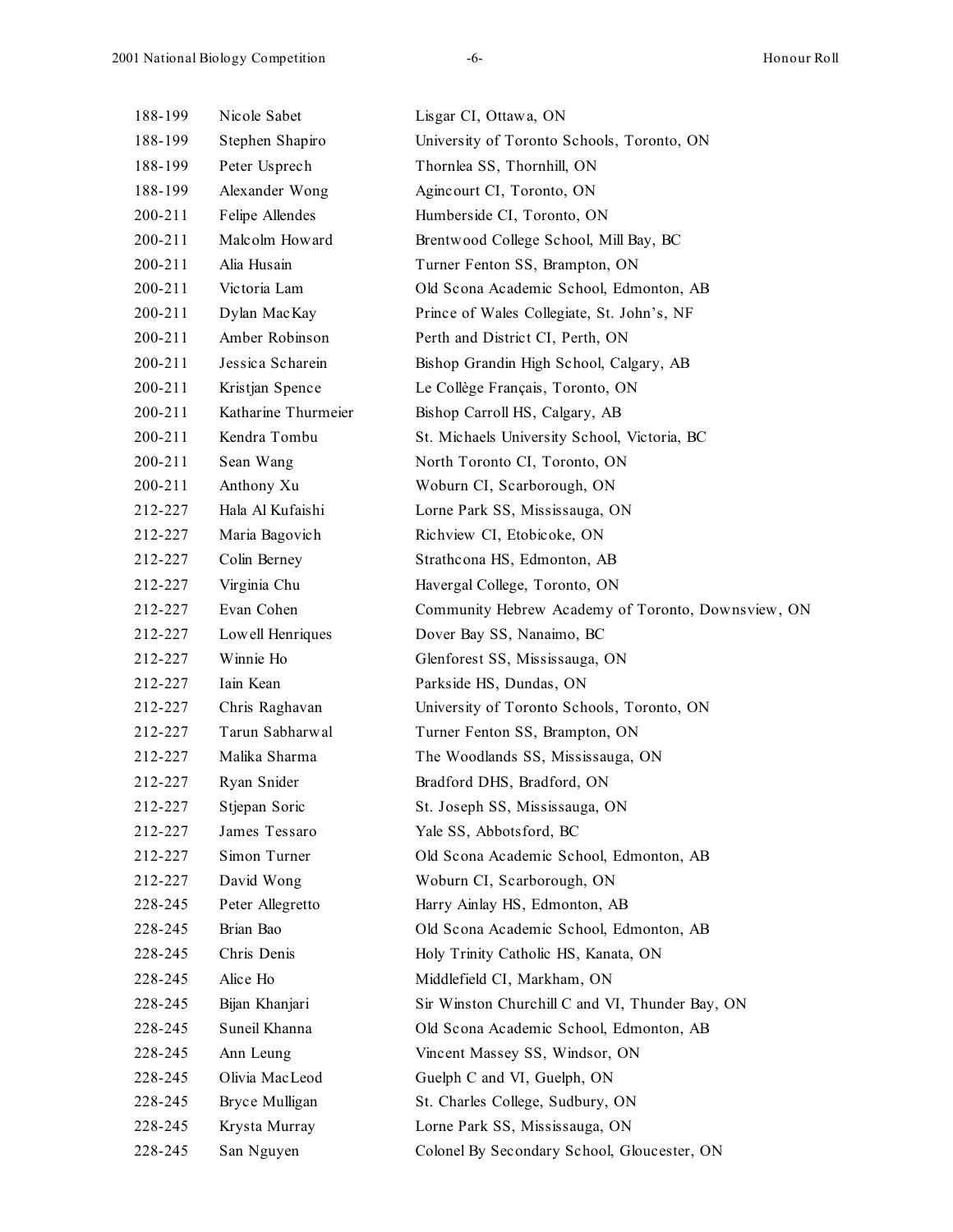| 228-245 | Natalia Novosedlik | Etobicoke School of the Arts, Etobicoke, ON                         |
|---------|--------------------|---------------------------------------------------------------------|
| 228-245 | Steve Obradovich   | Yale SS, Abbotsford, BC                                             |
| 228-245 | Chantel Taylor     | Victoria School for the Performing and Visual Arts,<br>Edmonton, AB |
| 228-245 | Scott Walter       | St. George's School, Vancouver, BC                                  |
| 228-245 | Bo Wang            | Lisgar CI, Ottawa, ON                                               |
| 228-245 | Robert Weedon      | Brentwood College School, Mill Bay, BC                              |
| 228-245 | Colleen Weeks      | Sir Winston Churchill C and VI, Thunder Bay, ON                     |
| 246-262 | Larbi Benhabib     | Pauline Johnson C and VS, Brantford, ON                             |
| 246-262 | Amy Bensted        | Brentwood College School, Mill Bay, BC                              |
| 246-262 | Nicholas Boake     | Royal St. George's College, Toronto, ON                             |
| 246-262 | Jeanette Boudreau  | Resurrection Catholic SS, Kitchener, ON                             |
| 246-262 | Sean Chai Chong    | Brother André Catholic HS, Markham, ON                              |
| 246-262 | Joseph Cheung      | Harry Ainlay HS, Edmonton, AB                                       |
| 246-262 | Ian Harding        | Salisbury Composite HS, Sherwood Park, AB                           |
| 246-262 | Jordan Hulecki     | Western Canada HS, Calgary, AB                                      |
| 246-262 | Kim Jackson        | Brentwood College School, Mill Bay, BC                              |
| 246-262 | Alykhan Jessa      | Old Scona Academic School, Edmonton, AB                             |
| 246-262 | Carina Lentsch     | Brentwood College School, Mill Bay, BC                              |
| 246-262 | Egle Sakalauskaite | Bishop Allen Academy, Etobicoke, ON                                 |
| 246-262 | Darya Shapka       | Don Bosco Catholic SS, Toronto, ON                                  |
| 246-262 | Ryan Vogt          | Old Scona Academic School, Edmonton, AB                             |
| 246-262 | Andrea Wang        | University of Toronto Schools, Toronto, ON                          |
| 246-262 | Jonathan Weiss     | St. George's School, Vancouver, BC                                  |
| 246-262 | Karen Zilberberg   | Thornhill SS, Thornhill, ON                                         |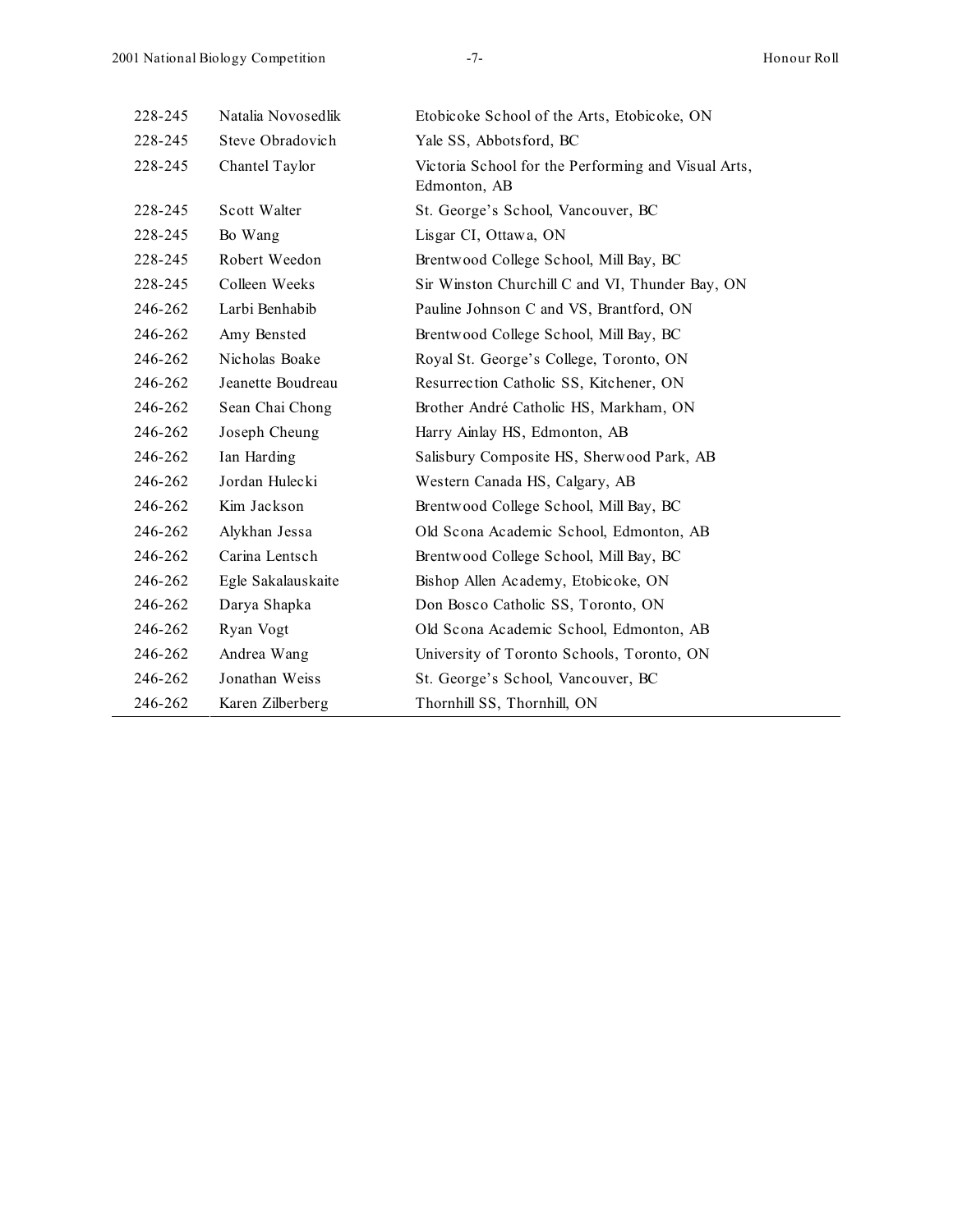# The University of Toronto 2001 National Biology Competition

## TOP 75 SCHOOLS

A team score is calculated as the sum of the scores of the top five eligible contestants in a school. There were 327 teams in all. Team scores are given for the top 10 teams only. Tied teams are listed in alphabetical order.

| Rank           | School                                | Location          | Team Score |
|----------------|---------------------------------------|-------------------|------------|
| $\,1$          | Old Scona Academic School             | Edmonton, AB      | 168.7      |
| $\overline{c}$ | St Michaels University School         | Victoria, BC      | 168.0      |
| 3              | Lisgar CI                             | Ottawa, ON        | 150.7      |
| 4              | Brentwood College School              | Mill Bay, BC      | 149.0      |
| 5              | Thornlea SS                           | Thornhill, ON     | 141.0      |
| 6              | University of Toronto Schools         | Toronto, ON       | 139.7      |
| $\overline{7}$ | Western Canada HS                     | Calgary, AB       | 139.0      |
| 8              | Richview CI                           | Etobicoke, ON     | 136.0      |
| 9              | Brother Andre Catholic HS             | Markham, ON       | 135.0      |
| 10             | Trinity College School                | Port Hope, ON     | 133.3      |
| 11             | St George's School                    | Vancouver, BC     |            |
| 12             | Salisbury Composite HS                | Sherwood Park, AB |            |
| 13             | Vancouver Technical SS                | Vancouver, BC     |            |
| $14 - 15$      | Woburn CI                             | Scarborough, ON   |            |
| $14 - 15$      | A Y Jackson SS                        | North York, ON    |            |
| 16             | Le College Francais                   | Toronto, ON       |            |
| 17             | Harry Ainlay HS                       | Edmonton, AB      |            |
| 18             | Centennial C and VI                   | Guelph, ON        |            |
| 19             | Turner Fenton SS                      | Brampton, ON      |            |
| 20             | Dr E P Scarlett HS                    | Calgary, AB       |            |
| 21             | <b>Ridley College</b>                 | St Catharines, ON |            |
| 22             | Yale SS                               | Abbotsford, BC    |            |
| 23             | St John's-Ravenscourt School          | Winnipeg, MB      |            |
| 24             | Crescent School                       | Willowdale, ON    |            |
| $25 - 26$      | Glenforest SS                         | Mississauga, ON   |            |
| 25-26          | St Michael's College School           | Toronto, ON       |            |
| 27-28          | Don Mills CI                          | Don Mills, ON     |            |
| 27-28          | Ontario Science Centre Science School | Don Mills, ON     |            |
| 29             | Jarvis CI                             | Toronto, ON       |            |
| 30             | Colonel By Secondary School           | Gloucester, ON    |            |
| 31             | North Park C and VS                   | Brantford, ON     |            |
| 32             | <b>Bishop Carroll HS</b>              | Calgary, AB       |            |
| 33             | The Woodlands SS                      | Mississauga, ON   |            |
| 34-35          | Humberside CI                         | Toronto, ON       |            |
| 34-35          | Markham DHS                           | Markham, ON       |            |
| 36             | Lorne Park SS                         | Mississauga, ON   |            |